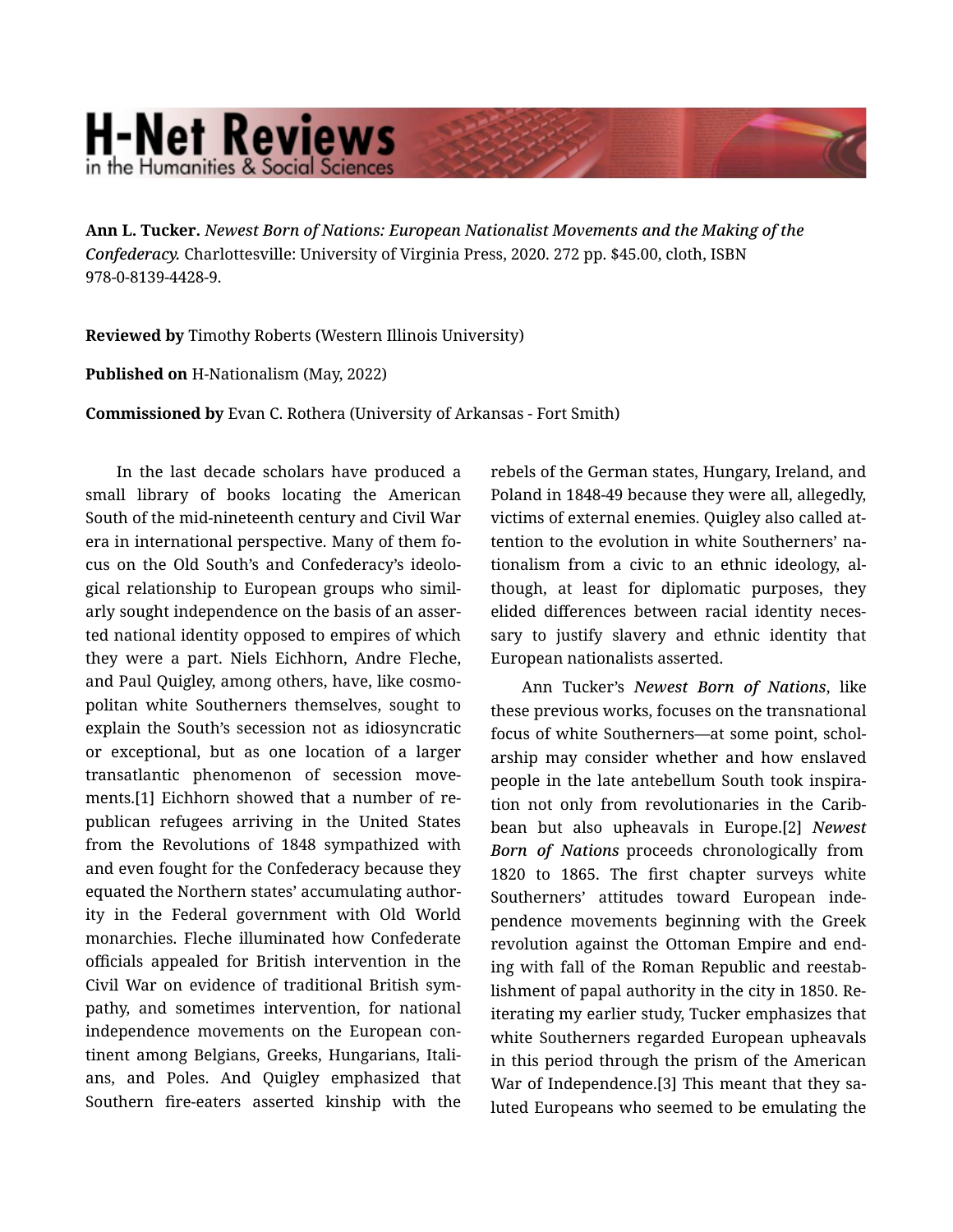American republican example, but denigrated ef‐ forts to go beyond liberal outcomes and establish "socialism," particularly in France and some of the Italian states. Tucker pushes Quigley's argument further in showing how foreign upheavals helped expose antebellum white Southerners' rejection of the universalism of the American founders.

It is in exploring the sectional crisis of the 1850s, in the second and third chapters, that Tuck‐ er first reveals the most valuable contribution of her study: there were competing strands in white Southerners' rhetorical usage of contemporary events in Europe. As she characterizes, for ex‐ ample, the view of the states' rights, anti-seces‐ sionist South Carolinian William John Grayson, "usage of international comparisons to describe the situation in the … South … was complicated" (p. 52). In other words, more than previous schol‐ arship, Tucker shows multiple, possibly competing usages of European nationalism. Some white Southerners drew on European independence movements to justify filibustering in Cuba and Nicaragua, on the premise that Narciso López and William Walker were Southern versions of the Hungarian Lajos Kossuth (indeed, some Forty-Eighters were actual Latin American filibusters). [4] Inspired by proslavery Irish émigrés like John Mitchel, other white Southerners perceived that British liberals were guilty of both intriguing with American abolitionists and subjugating Ireland; the harm of British imperialism was both direct and analogous. And still other, conservative white Southerners condemned both European independ‐ ence-seeking and its ramification in filibustering.

The middle three chapters of *Newest Born of Nations* offer a further elaboration of the differ‐ ences among white Southerners concerning what meaning revolutionary Europe had for the Con‐ federate States of America. Chapter 4 focuses on liberal internationalists who could draw inspira‐ tion not only from the unsuccessful independence movements of Poland, Hungary, and Ireland, but also now the establishment of the Kingdom of

Italy—though, unlike the Confederacy, Italy's achievement was the product of nearly thirty years of struggle against Austria, and was vitally assisted by Napoleon III of France. Chapters 5 and 6 shift attention to conservative Southerners who either saw danger in liberal nationalist move‐ ments in both Europe and the American North, or condemned secessionists in both the American South and Europe as "tyrants" (p. 154). Tucker in‐ sists that "an international perspective proved critical" to both groups of Southerners in order "to promote their national values," but this perhaps begs a question that scholars of the transnational white South in the Civil War era should address: the relationship between their interests in foreign events, and domestic political or social develop‐ ments (pp. 133, 154). In Tucker's case, that is, how did opposite reactions to revolutionary Europe complicate the relationship between liberal and anti-liberal white Southerners? And what impact, if any, did these ideological fault lines have on the fate of the Confederacy?

In her last two chapters and conclusion, Tuck‐ er documents both the futility of ideologues who persisted in claims that the wartime Confederacy was like the ethnic nations of Europe, and the frustrations of Unionists in the South who, like much more numerous Northerners, both immigrant and native-born, saw the Confederacy as an American version of European despotism. Regard‐ ing the former group, of course, Southerners wished to emphasize only that their kinship to certain European nationalists (i.e., Greeks and Itali‐ ans) should prod Britain to recognize the Confed‐ eracy, but distinctly not the prospect that Confed‐ erate dreams of self-determination would, like those of Hungarians, Irish people, and Poles, be dashed. Here, for all their cosmopolitanism, the newspaper editors and politicians on whom Tuck‐ er bases her study appear naive or collectively in denial: absent a renunciation of slavery, there was little chance that enough Europeans nationalists, or, alternatively, anti-nationalist European governments, would help rescue the Confederacy. As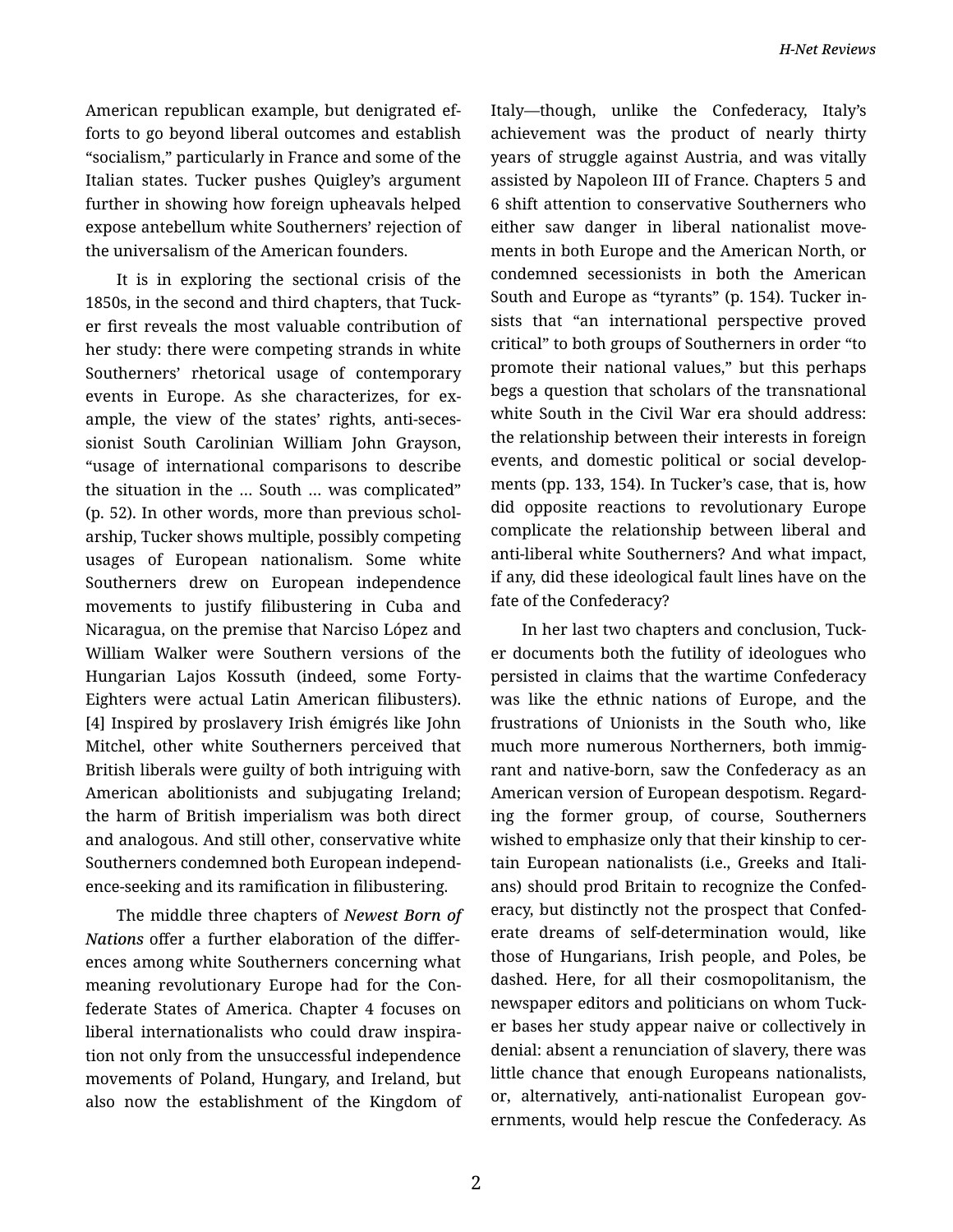a result, for example, when Giuseppe Garibaldi sa‐ luted the Union's attack on slavery, as early as mid-1863 (when the Civil War's outcome was hardly ensured) Southern ideologues, who earlier had celebrated the Italian military hero, "rema[d]e" him into a hypocrite or "blaspheme[r]" (pp. 173, 172), rather than pragmatically consider‐ ing why he had "abandoned" the Confederacy. And nearer the end of the war, a Richmond news‐ paper attributed the Confederacy's failure, bizar‐ rely, to the theory that Confederate adversity was nothing like what the Greeks had faced earlier against the Ottoman Empire.

In the book's final chapter, Tucker focuses on the pro-Union newspaper editor and governor of Tennessee, William Brownlow, who, ironically, characterized the Irish rebel John Mitchel, then writing for the pro-Confederate *Richmond En‐ quirer*, as a "despot" (p. 198). The reader is left to wonder, however, whether Brownlow's and Mitchel's newspaper war was a tempest in a teapot or a telltale of larger fractures among Con‐ federate ideologues.

Tucker relies on newspapers, magazines, pamphlets, and printed speeches for her research for *Newest Born of Nations*, because those sources represent "the bulk of the ideas and information that would have been available to the elite white southern men who ultimately decided the nation‐ al fate of the South" (p. 6). Print discourse is valu‐ able, although incorporation of manuscript sources could have revealed whether Southern elites said one thing publicly and something else in private, possibly explaining the apparent naïveté of liberal international secessionists. Ma‐ nuscript sources also could help locate important Southerners who appear in the book only briefly: Vice President Alexander Stephens is cited twice, President Jefferson Davis is cited once, Secretary of State Judah Benjamin, not at all. In Tucker's de‐ fense, an analysis of Confederate diplomacy is not the book's purpose. Yet more attention to whether Confederate statesmen used print discourse about

European nationalism could help establish how much that discourse "made" the Confederacy.

In sum, *Newest Born of Nations* makes an im‐ portant contribution in showing that cosmopolit‐ an white Southerners' adaptation of European re‐ volutionary, and counterrevolutionary, ideology was quite common; scholarship continues to push back against claims about the region's peculiarity in the United States, and in the world.[5] And the book illuminates how, in service of justifying Con‐ federate nationalism, white Southerners' under‐ standing of nationalism was not uniform.

## Notes

[1]. Niels Eichhorn, *Liberty and Slavery: European Separatists, Southern Secession, and the American Civil War* (Baton Rouge: Louisiana State University Press, 2019); Andre Fleche, *The Revolu‐ tion of 1861: The American Civil War in the Age of Nationalist Conflict* (Chapel Hill: University of North Carolina Press, 2014); Paul Quigley, *Nation‐ alism and the American South, 1848-1865* (New York: Oxford University Press, 2011).

[2]. For example, Matthew Clavin, *Toussaint Louverture and the American Civil War: The Promise and Peril of a Second Haitian Revolution* (Philadelphia: University of Pennsylvania Press, 2011).

[3]. Timothy Roberts, *Distant Revolutions: 1848 and the Challenge to American Exceptional‐ ism* (Charlottesville: University of Virginia Press, 2009).

[4]. Michael Miller, "Central America: Forty-Eighters in the Filibuster Wars of the Mid-Nine‐ teenth Century," in *Transatlantic Revolutionary Cultures, 1789-1861*, ed. Charlotte Lerg and Heléna Tóth (Leiden: Brill, 2017), 193–208.

[5]. While claims of Southern exceptionalism now seem out of date, scholars still find grounds to emphasize the South's unusual international situation on the eve of secession. As an illustration of the historiographical evolution of this question, compare William Freehling, "The Divided South,